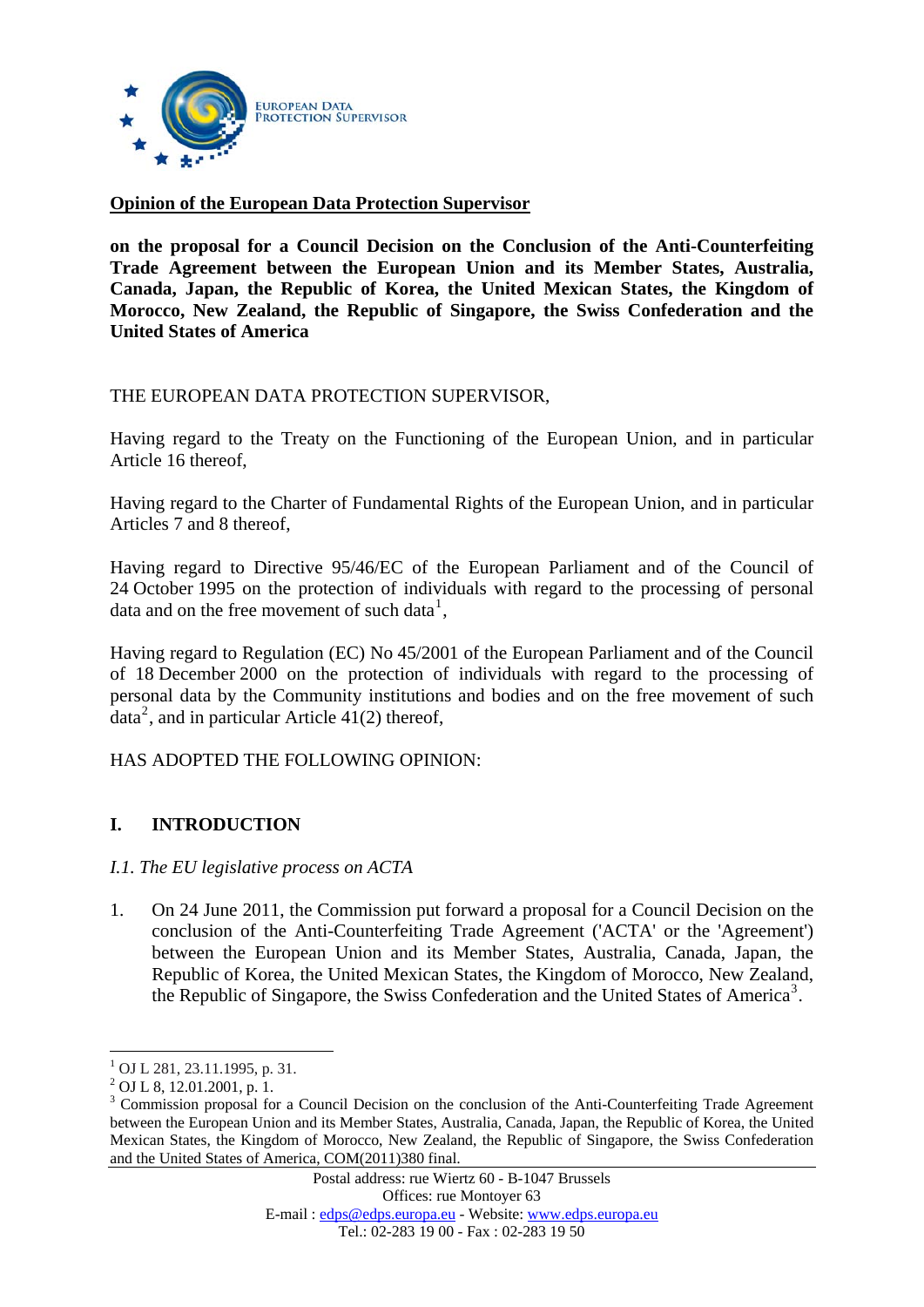- 2. The Agreement aims at tackling the enforcement of intellectual property rights ('IP rights') by developing a common approach to enforcement and facilitating cooperation at international level. Chapter II contains measures in several areas of the law, namely in the field of civil enforcement (section 2), border measures (section 3), criminal enforcement (section 4), and enforcement of intellectual property rights in the digital environment (section 5). Chapter III contains measures to improve enforcement practices, and Chapter IV deals with international cooperation.
- 3. ACTA was adopted unanimously by the Council in December  $2011<sup>4</sup>$  $2011<sup>4</sup>$  $2011<sup>4</sup>$  and signed by the European Commission and 22 Member States<sup>[5](#page-1-1)</sup> on 26 January 2012. According to Article 40 of the Agreement, ACTA will enter into force after ratification by six signatory states. However, to enter into force as EU law the Agreement must be ratified by the EU, which means approval by the European Parliament under the consent procedure for international commercial agreements<sup>[6](#page-1-2)</sup> and ratification by Member States under their constitutional procedures. The European Parliament's vote on ACTA is scheduled to take place in the course of 2012 in plenary session.
- *I.2. State of play of ACTA in the EU*
- 4. Growing concerns have been expressed over the last months about  $ACTA<sup>7</sup>$  $ACTA<sup>7</sup>$  $ACTA<sup>7</sup>$ . This has led the European Commission to announce on 22 February 2012 its intention to refer the agreement to the Court of Justice of the European Union for an opinion<sup>[8](#page-1-4)</sup>. Such procedure is foreseen in Article 218(11) of the Treaty on the Functioning of the European Union ('TFEU')<sup>[9](#page-1-5)</sup>.
- 5. On 4 April 2012, the Commission decided that it would ask the Court the following question: '*Is the Anti-Counterfeiting Trade Agreement (ACTA) compatible with the European Treaties, in particular with the Charter of Fundamental Rights of the European Union*?'.<sup>[10](#page-1-6)</sup> In case the outcome would be negative, Article 218(11) TFEU makes it clear that *'the agreement envisaged may not enter into force unless it is amended or the Treaties are revised'*.
- 6. However, the referral of the Agreement to the Court of Justice by the Commission would not automatically suspend the consent procedure currently under way in the European Parliament. After discussion in the International Trade Committee of the

<span id="page-1-0"></span><sup>&</sup>lt;sup>4</sup> The text of the agreement, in its latest version of the Council of 23 August 2011, is available at: <http://register.consilium.europa.eu/pdf/en/11/st12/st12196.en11.pdf>.

<span id="page-1-1"></span> $<sup>5</sup>$  Germany, Cyprus, Estonia, the Netherlands and Slovakia have not signed it yet.</sup>

 $^{6}$  Pursuant to Article 218(6) TFEU.

<span id="page-1-3"></span><span id="page-1-2"></span>See amongst others: <http://euobserver.com/9/115043>; [http://euobserver.com/871/115128;](http://euobserver.com/871/115128;%20https://www.bfdi.bund.de/bfdi_forum/showthread.php?3062-ACTA-und-der-Datenschutz)  [https://www.bfdi.bund.de/bfdi\\_forum/showthread.php?3062-ACTA-und-der-Datenschutz](http://euobserver.com/871/115128;%20https://www.bfdi.bund.de/bfdi_forum/showthread.php?3062-ACTA-und-der-Datenschutz),

[http://www.bbc.co.uk/news/technology-17012832.](http://www.bbc.co.uk/news/technology-17012832)

<span id="page-1-4"></span>Statement by Commissioner Karel De Gucht on ACTA (Anti-Counterfeiting Trade Agreement), <http://europa.eu/rapid/pressReleasesAction.do?reference=MEMO/12/128>. [9](http://europa.eu/rapid/pressReleasesAction.do?reference=MEMO/12/128)

<span id="page-1-5"></span>Article 218(11) TFEU provides that 'A Member State, the European Parliament, the Council or the Commission may obtain the opinion of the Court of Justice as to whether an agreement envisaged is compatible with the Treaties. Where the opinion of the Court is adverse, the agreement envisaged may not enter into force unless it is amended or the Treaties are revised.' According to Article 107(2) of the Rules of procedures of the Court of Justice, '[t]he Opinion may deal not only with the question whether the envisaged agreement is compatible which the provisions of the Treaties but also with the question whether the Union or any Union institution has the power to enter into that agreement.'.

<span id="page-1-6"></span><sup>10&</sup>lt;br>[http://europa.eu/rapid/pressReleasesAction.do?reference=IP/12/354&format=HTML&aged=0&language=EN](http://europa.eu/rapid/pressReleasesAction.do?reference=IP/12/354&format=HTML&aged=0&language=EN&guiLanguage=en) [&guiLanguage=en.](http://europa.eu/rapid/pressReleasesAction.do?reference=IP/12/354&format=HTML&aged=0&language=EN&guiLanguage=en)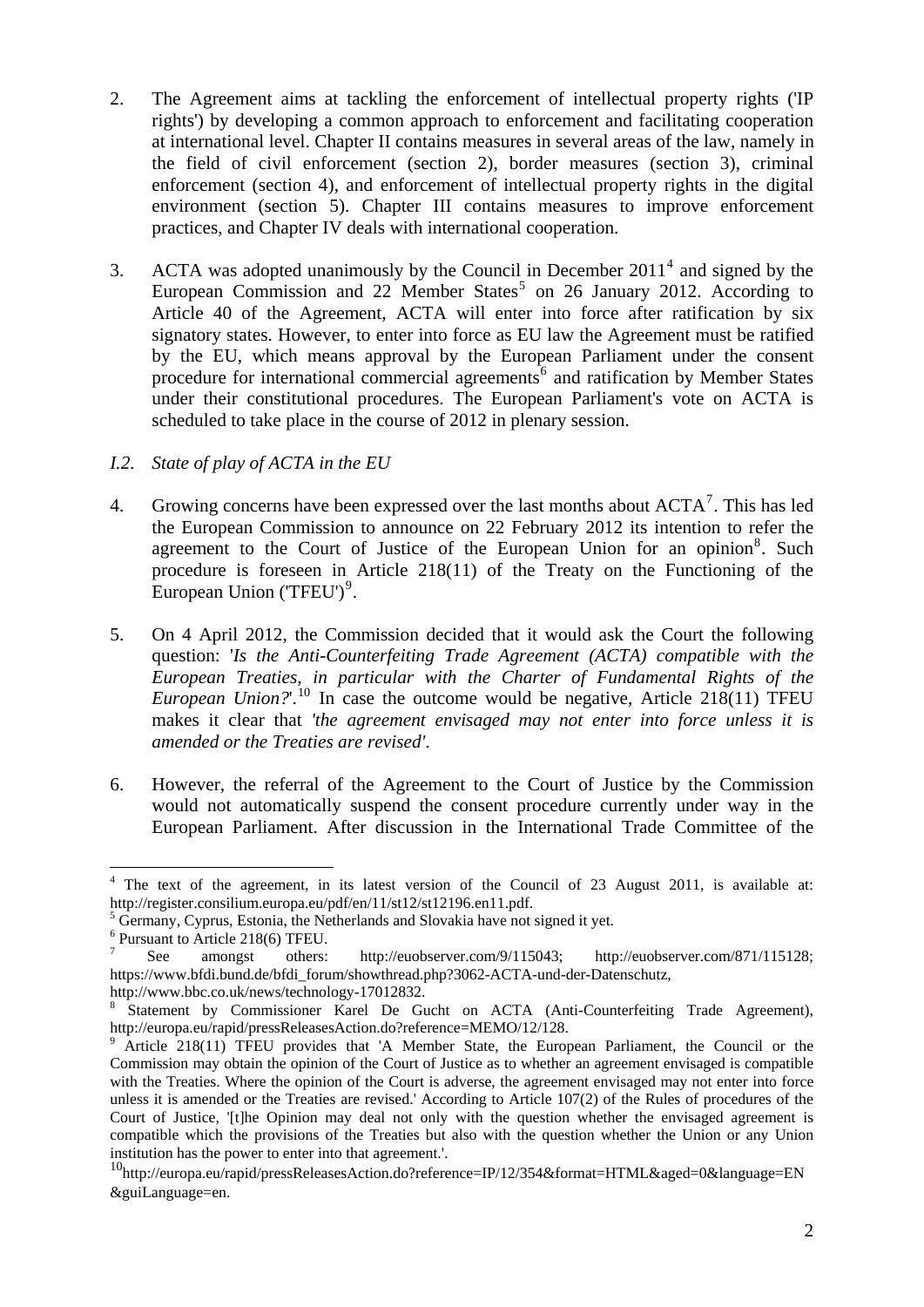European Parliament, it was decided to proceed with the vote on the Agreement in accordance with the planned schedule<sup>11</sup>.

- *I.3. The reasons for a second EDPS Opinion on ACTA*
- 7. In February 2010, the EDPS issued an Opinion on his own initiative in order to draw the attention of the Commission on the privacy and data protection aspects that should be considered in the ACTA negotiations<sup>[12](#page-2-0)</sup>. While negotiations were being conducted confidentially, there were indications that ACTA would contain online enforcement measures having an impact on data protection rights, notably the three strikes mechanism $^{13}$  $^{13}$  $^{13}$ .
- 8. The EDPS at the time focused his analysis on the lawfulness and proportionality of this type of measure and concluded that the introduction in ACTA of a measure that would involve the massive surveillance of Internet users would be contrary to EU fundamental rights and in particular the rights to privacy and data protection, which are protected under Article 8 of the European Convention on Human Rights and Articles 7 and 8 of the Charter of Fundamental Rights of the  $EU^{14}$  $EU^{14}$  $EU^{14}$ . The EDPS furthermore underlined the safeguards needed for international exchanges of personal data in the context of IP rights' enforcement.
- 9. Now that the text of the proposed agreement on ACTA has been made public<sup>[15](#page-2-3)</sup>, the EDPS considers it appropriate to issue a second Opinion on ACTA to assess some of the provisions contained in the Agreement from a data protection perspective, and by doing so to provide specific expertise that could be taken into consideration in the ratification process. Acting on his own initiative, the EDPS has therefore adopted the current Opinion based on Article 41(2) of Regulation (EC) No 45/2001 in view of providing guidance on the privacy and data protection issues raised by ACTA.

# **II. SCOPE OF EDPS COMMENTS**

10. The EDPS acknowledges the legitimate concern of ensuring the enforcement of IP rights in an international context. However, while more international cooperation is needed for the enforcement of IP rights, the means envisaged for strengthening their enforcement must not come at the expense of fundamental rights of individuals, and in particular their rights to privacy and data protection. The EDPS has therefore called upon the European Commission, at the time the Agreement was under negotiation, to strike a right balance between, on the one hand, demands for the protection of IP rights, and, on the other hand, the privacy and data protection rights of individuals<sup>[16](#page-2-4)</sup>. The need for an appropriate balancing of rights in the context of IP enforcement was recently once

<sup>&</sup>lt;sup>11</sup> See http://www.neurope.eu/article/parliament-halts-sending-acta-court-justice.

<span id="page-2-0"></span><sup>&</sup>lt;sup>12</sup> Opinion of the European Data Protection Supervisor on the current negotiations by the European Union of an Anti-Counterfeiting Trade Agreement (ACTA), OJ C 147, 5.06.2010, p.1.

<span id="page-2-1"></span><sup>&</sup>lt;sup>13</sup> Three strikes Internet disconnection policies' or 'graduated response' schemes allow copyright holders, or entrusted third parties, to monitor Internet users and identify alleged copyright infringers. After contacting the Internet Service Providers ('ISPs') of the alleged infringer, ISPs would warn the user identified as infringer, and he would be disconnected from Internet access after having received three warnings.<br><sup>14</sup> Charter of Fundamental Rights of the European Union, OJ C 303, 14.12.2007, p. 1.

<span id="page-2-3"></span><span id="page-2-2"></span><sup>&</sup>lt;sup>15</sup> See footnote 3.

<span id="page-2-4"></span><sup>&</sup>lt;sup>16</sup> See paragraph 10 of the EDPS Opinion of 22 February 2010 on ACTA.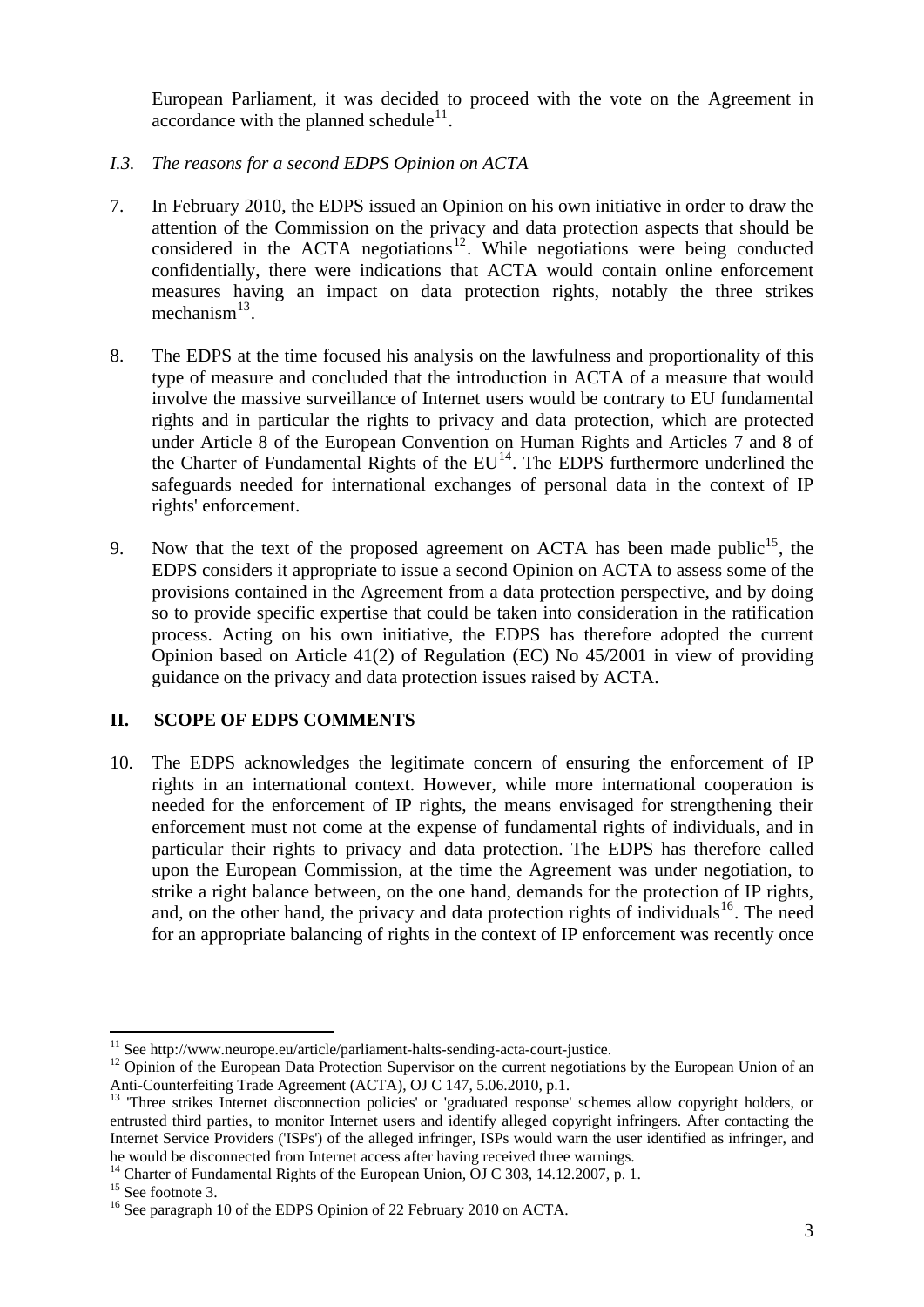again re-affirmed by the Court of Justice of the European Union on 19 April 2012 in the case *Bonnier Audio AB*17.

- 11. As will be developed further below, the EDPS notes that the provisions relating to enforcement of IP rights on the Internet raise concerns from a data protection perspective. As said, the Court of Justice is asked to clarify whether the provisions of ACTA are in line with the European Treaties, in particular the Charter of Fundamental Rights. The analysis in the present Opinion takes a more focused perspective as it assesses the compatibility of the Agreement only in respect of EU law on privacy and data protection, and it also checks whether the provisions of the Agreement may open the door to possible undue and unacceptable side effects on individuals' privacy and data protection if they are not implemented correctly. In other words, does the Agreement give the right incentives for the legislators of the EU and in the Member States to take the needs for protection of the right to data protection into account? The present Opinion should in any event not be understood as pre-empting the advice of the Court of Justice.
- 12. Although this Opinion is focused on the enforcement measures set forth in the digital chapter of ACTA, it also assesses other provisions of the Agreement where relevant. It builds upon the analysis made in the previous EDPS Opinion on ACTA, which remains fully valid in respect of the threats to privacy and data protection caused by the widespread monitoring of Internet users and the safeguards needed for international exchanges of personal data in the context of IP rights' enforcement. It will therefore not repeat in full the previous analysis but make reference to it where applicable. After assessing the threats to data protection and privacy raised by the envisaged enforcement mechanisms in the digital environment (section III), a more specific analysis of some of the provisions of the Agreement will be conducted from a data protection perspective (section IV).

## **III. THREATS TO DATA PROTECTION AND PRIVACY RAISED BY THE ENVISAGED ENFORCEMENT MECHANISMS IN THE DIGITAL ENVIRONMENT**

# *III.1. Measures foreseen in the digital chapter of ACTA (Chapter II, section 5)*

- 13. Chapter II, section 5 of ACTA contains a number of measures aimed at facilitating the enforcement of IP rights in the digital environment. Although these measures are designed to help fight against all forms of IP rights infringements, including trademarks, the protection of copyright is at the core of that chapter.
- 14. The digital chapter of ACTA contains two measures specifically designed for facilitating enforcement of IP rights in an online environment, which contracting parties have the possibility but not the explicit obligation to introduce into their legal system: (i) a mechanism by which an online service provider may be ordered by *'a competent authority'* to disclose the identity of a suspected subscriber directly and expeditiously to a right holder<sup>[18](#page-3-0)</sup>, and (ii) the promotion of *'cooperative efforts within the business community to effectively address trademark and copyright or related rights infringement'*[19](#page-3-1).

<sup>17</sup> See Case C-461/10, *Bonnier Audio AB, Earbooks AB, Norstedts Förlagsgrupp AB, Piratförlaget AB, Storyside AB v Perfect Communication Sweden AB*, judgment of 19 April 2012.

<span id="page-3-1"></span><span id="page-3-0"></span><sup>&</sup>lt;sup>18</sup> Article 27(4) of ACTA.<br><sup>19</sup> Article 27(3) of ACTA.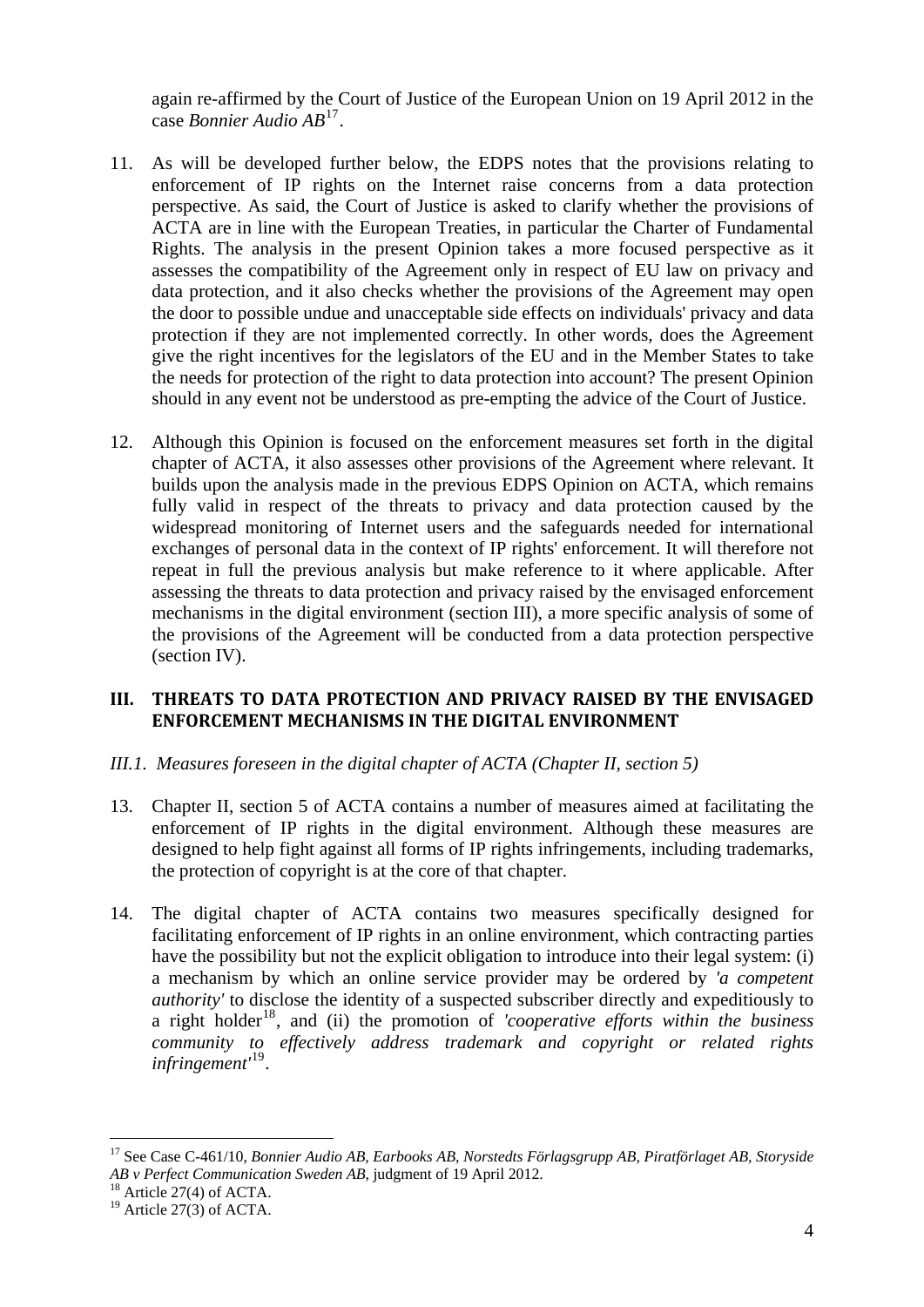- 15. The first type of measure aims at ensuring the disclosure to right holders of the identity of individuals whose behaviour is suspected to infringe IP rights online. Under such mechanism, online service providers would be placed under an obligation to disclose personal data of some of their subscribers to right holders if given criteria are fulfilled, subject to the intervention and control of an authority.
- 16. The second type of measure is not as self-explanatory as the first one and it is unclear what types of measures the reference to *'promote cooperative efforts within the business community*' entails. A recital in the preamble of ACTA is more specific in indicating that such cooperation is desirable '*between service providers and right holders to address relevant infringements in the digital environment*'. Many contracting parties in whose territory certain types of voluntary enforcement cooperation mechanisms have already been implemented between ISPs and right holders are likely to contend that these mechanisms would fall under the scope of Article 27(3) of the Agreement. These include various forms of voluntary enforcement cooperation mechanisms, such as three strikes mechanisms, blocking and filtering of peer to peer traffic, or the blocking of websites allegedly infringing copyrights.

# *III.2. Why are such mechanisms problematic from an EU data protection perspective?*

- 17. The Internet facilitates the exchanges, in various manners<sup>[20](#page-4-0)</sup>, of content covered by copyright; some of these exchanges concern lawful exchanges of protected works while others relate to unlawful creation and exchanges of content covered by copyright. Amongst all IP rights, copyright is certainly the right whose enforcement on the Internet raises the most challenges and privacy concerns, in particular in view of the large number of individuals who may be affected by copyright enforcement measures directed to activities carried out online.
- 18. Many of the measures that could be implemented in the context of Articles 27(3) and 27(4) of ACTA would involve a form of monitoring of individuals' use of the Internet, whether by detecting actual IP rights infringements or by trying to prevent any future infringements. In many cases, the monitoring would be carried out by right holders or right holders' associations and third parties acting on their behalf, although they often seek to delegate such task to  $ISPs^{21}$  $ISPs^{21}$  $ISPs^{21}$ .
- 19. Measures that entail the generalised monitoring of Internet users activities are highly invasive of the individuals' private sphere. They are usually carried out unnoticed and may affect millions of individuals or even all users, irrespective of whether they are under suspicion. They may involve the monitoring of electronic communications exchanged over the Internet and the review of the content of individuals' Internet communications, including emails sent and received, websites visited, files downloaded or uploaded, etc. Furthermore, such monitoring usually entails the systematic recording of data, including the IP address of suspected users. All this information can be linked to a particular individual through the ISP, who can identify the subscriber to whom the suspected IP address was allocated. It therefore constitutes personal data as defined in Article 2 of the Data Protection Directive  $95/46/EC^{22}$  $95/46/EC^{22}$  $95/46/EC^{22}$ .

<span id="page-4-0"></span> $20$  For example, through peer-to-peer networks, web download, streaming, etc.

<span id="page-4-1"></span> $21$  This is particularly the case in the context of preventing infringements, where right holders have for example required ISPs to implement filtering tools which involve the monitoring by ISPs of all users' behaviour on the Internet.

<span id="page-4-2"></span> $22$  See also paragraph 27 of the EDPS Opinion of 22 February 2010 on ACTA.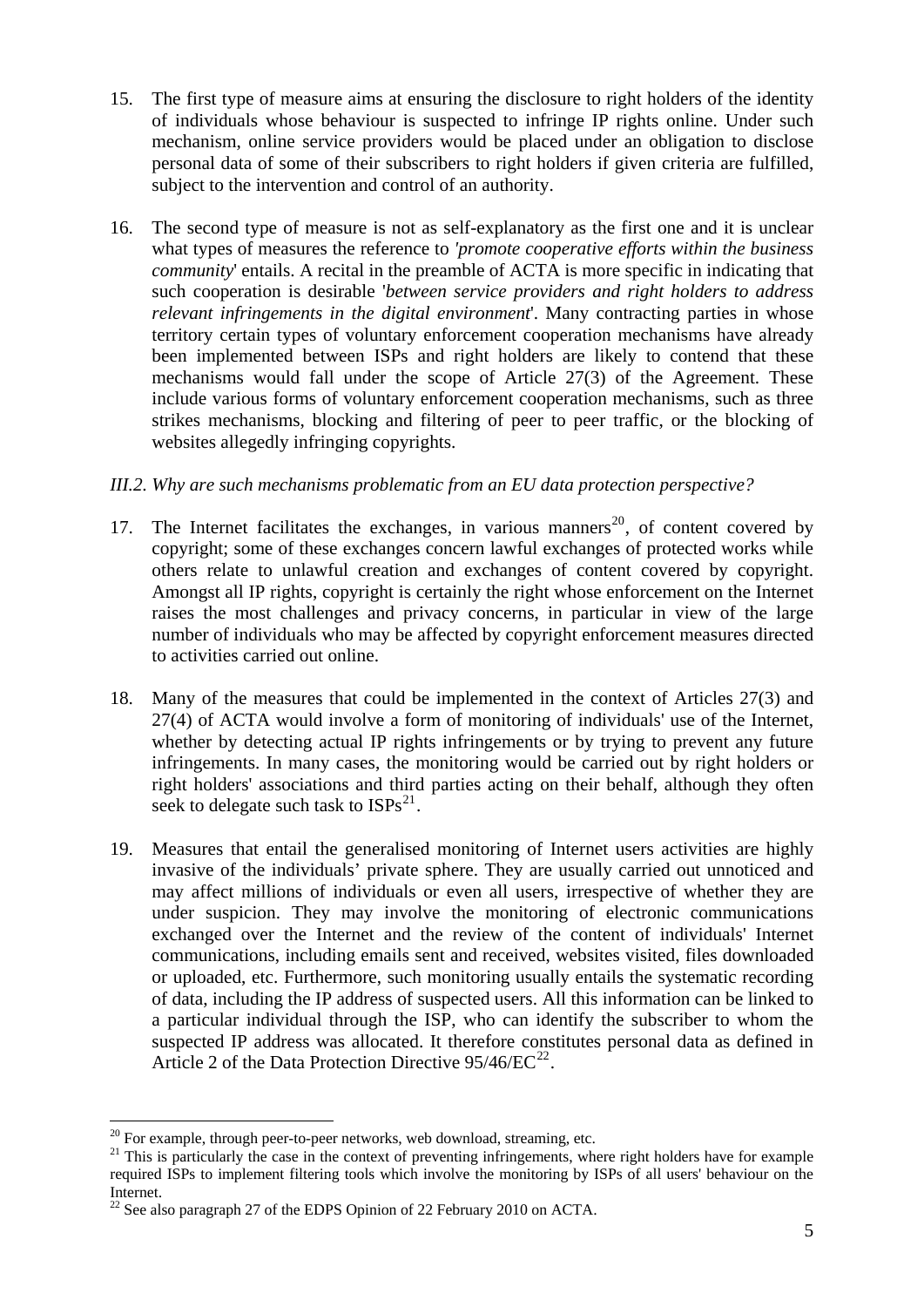- 20. As a result, these measures will often constitute an interference with individuals' fundamental rights and freedoms, such as the rights to privacy, to data protection, and to the confidentiality of communications, protected in Article 8 of the European Convention on Human Rights and Articles 7 and 8 of the Charter of Fundamental Rights of the  $EU^{23}$  $EU^{23}$  $EU^{23}$ .
- 21. The lawfulness of specific enforcement measures that interfere with fundamental rights and freedoms must be assessed in the light of the criteria set forth in Article 8(2) the European Convention on Human Rights<sup> $2\overline{4}$ </sup> and Article 52 of the Charter of Fundamental Rights of the  $EU^{25}$  $EU^{25}$  $EU^{25}$ . They require that any limitation is provided for by law and necessary and proportionate to the legitimate aim it pursues. Furthermore, measures that involve the processing of personal data must be in compliance with data protection law, which, inter alia, requires that they are grounded on a valid legal basis.
- 22. As concerns the necessity of a specific enforcement measure interfering with one or several fundamental rights, it must first be demonstrated how this measure responds to a pressing need in society. It must furthermore be considered whether other less intrusive alternatives are available or could be envisaged $^{26}$  $^{26}$  $^{26}$ .
- 23. The assessment of the proportionality of a specific enforcement measure must be done on a case-by-case basis and in the light of fundamental rights with which it may interfere. In order to perform such an assessment, it is necessary that the measure is sufficiently precise and well defined in order to assess its concrete impact on the sharing of data as well as on other fundamental rights<sup>[27](#page-5-4)</sup>. Furthermore, in the context of IP rights enforcement, the measure must be proportionate in response to an individualised infringement of IP rights; a measure that aims at preventing IP rights infringements in general would not be proportionate.
- 24. Two aspects are particularly important for assessing the proportionality of a measure aimed at enforcing IP rights: (i) the scale and depth of any monitoring of Internet use and of Internet users, and (ii) the scale of the IP rights infringements against which such a measure is directed.
- 25. A targeted form of monitoring by right holders would be legitimate if the processing is carried out in the context of specific, current or forthcoming judicial proceedings, to establish, make or defend legal claims. However, the generalised monitoring followed by the storage of data on a general scale for the purpose of enforcing claims, such as the scanning of the Internet as such, or all the activity in P2P networks, would go beyond what is legitimate. Such general monitoring is especially intrusive to individuals' rights and freedoms when it is not well defined and there is no limitation to it, in scope, in

<span id="page-5-0"></span><sup>1</sup> <sup>23</sup> See EDPS Opinion of 7 October 2011 on net neutrality, traffic management and the protection of privacy and personal data, OJ C 34, 08.02.2012, p. 1.

<span id="page-5-1"></span><sup>24</sup> Article 8(2) provides that *'There shall be no interference by a public authority with the exercise of this right except such as is in accordance with the law and is necessary in a democratic society in the interests of national security, public safety or the economic well-being of the country, for the prevention of disorder or crime, for the protection of health or morals, or for the protection of the rights and freedoms of others*.'.<br><sup>25</sup> Article 52(1) provides that *'Any limitation on the exercise of the rights and freedoms recognised by this* 

<span id="page-5-2"></span>*Charter must be provided for by law and respect the essence of those rights and freedoms. Subject to the principle of proportionality, limitations may be made only if they are necessary and genuinely meet objectives of general interest recognised by the Union or the need to protect the rights and freedoms of others.'.* 

<span id="page-5-3"></span> $^{26}$  See para. 42 and s. of the EDPS Opinion of 22 February 2010 on ACTA.

<span id="page-5-4"></span><sup>&</sup>lt;sup>27</sup> See Opinion of the Advocate General M. Pedro Cruz Villalón, Case C-70/10, *Scarlet Extended SA v SABAM*, 14 April 2011, para.66 and 68.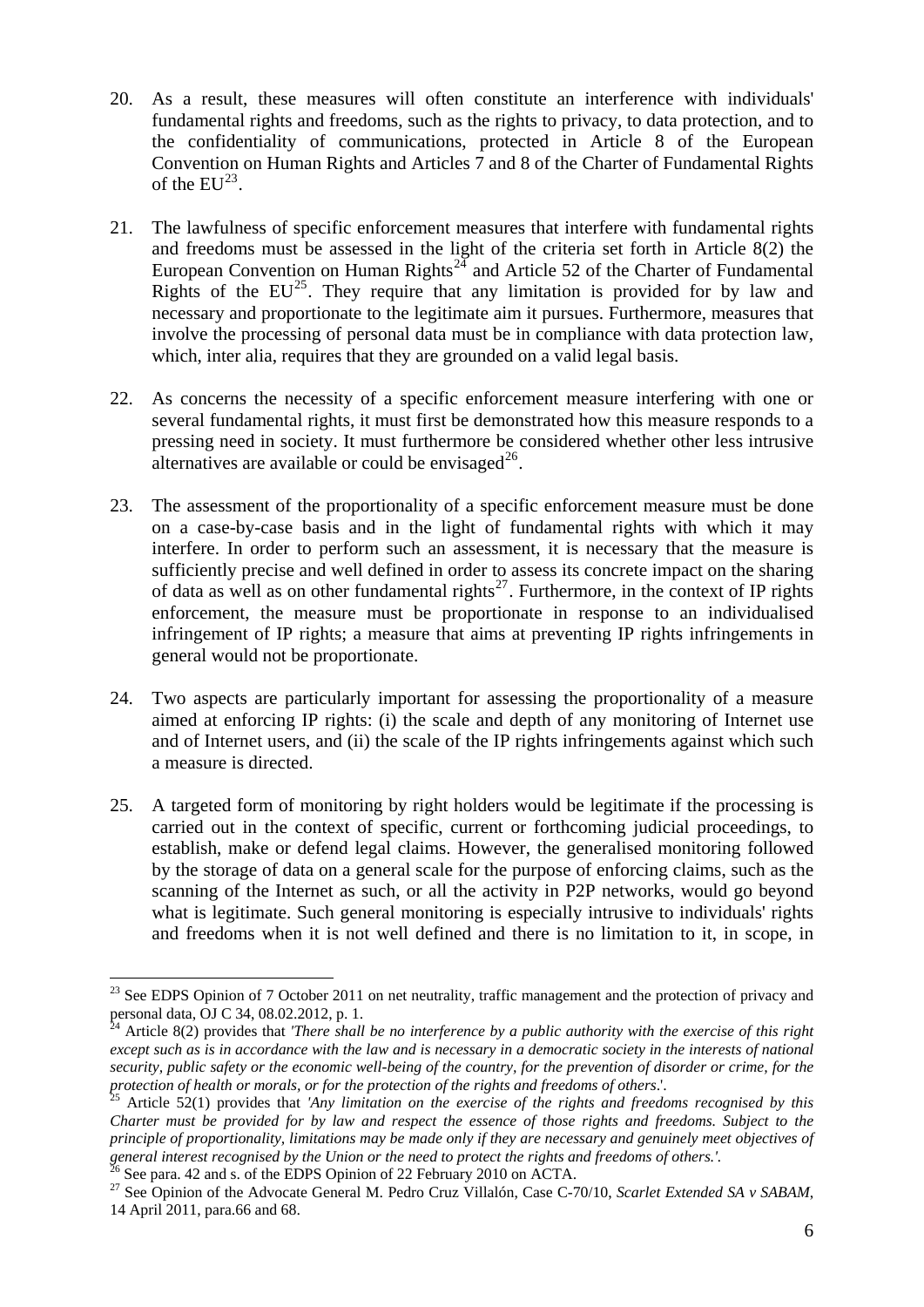time, and in terms of persons concerned<sup>28</sup>. As a consequence, the indiscriminate or widespread monitoring of Internet user' behaviour in relation to trivial, small-scale not for profit infringement would be disproportionate and in violation of Article 8 ECHR, Articles 7 and 8 of the Charter of Fundamental Rights, and the Data protection Directive $^{29}$ .

## *III.3. The current EU legal framework*

- 26. From an EU perspective, the provisions of ACTA must be read in the light of the EU current legal order on the protection of fundamental rights and its legal framework regarding enforcement of IP rights, data protection, as well as the liability regime of Internet intermediaries. The enforcement measures contained in the digital chapter of ACTA should therefore be subject to the limitations of the EU legal order.
- 27. In the EU, the fundamental rights to privacy and data protection have been further elaborated in primary EU law, in Article 16 TFEU, and secondary EU legislation, in Directive 95/46/EC and the e-Privacy Directive  $2002/58/EC^{30}$  $2002/58/EC^{30}$  $2002/58/EC^{30}$ . The rights to privacy and data protection must furthermore be interpreted in the light of the case law of the European Court of Human Rights<sup>[31](#page-6-1)</sup> and of the Court of Justice.
- 28. The current EU legal framework on IP protection has been carefully crafted with a view to respect other fundamental rights such as the rights to privacy and data protection. The IPRE Directive<sup>[32](#page-6-2)</sup>, and to a certain extent Directive  $2001/29/EC^{33}$  $2001/29/EC^{33}$  $2001/29/EC^{33}$ , currently set forth the conditions for the enforcement of IP rights in civil procedures. Furthermore, the enforcement measures provided in ACTA should also respect the special liability regime of ISPs as set forth in the e-commerce Directive  $2000/31/EC^{34}$  $2000/31/EC^{34}$  $2000/31/EC^{34}$  and the obligations and limitations set forth on ISPs in the Data Retention Directive 2006/24/EC<sup>[35](#page-6-5)</sup>.
- 29. There is, however, no harmonisation at EU level concerning criminal sanctions and procedures for the enforcement of IP right, since no consensus could be reached at EU level. It remains therefore a field of national competence where such balancing of rights must be done at national level<sup>[36](#page-6-6)</sup>.

<sup>&</sup>lt;sup>28</sup> See in particular Case C-70/10, *Scarlet Extended SA v Société belge des auteurs, compositeurs et éditeurs SCRL (SABAM)*, Judgement of 24 November 2011, and Case C-360/10, *Belgische Vereniging van Auteurs, Componisten en Uitgevers CVBA (SABAM) v Netlog NV*, judgment of 16 February 2012.

 $29$  See para 31 to 34 of the EDPS Opinion of 22 February 2010 on ACTA.

<span id="page-6-0"></span><sup>&</sup>lt;sup>30</sup> Directive 2002/58/EC of the European Parliament and of the Council of 12 July 2002 concerning the processing of personal data and the protection of privacy in the electronic communications sector (Directive on privacy and electronic communications), OJ L 201, 31.7.2002, p. 37.

<span id="page-6-1"></span> $31$  Interpreting the main elements and conditions set out in Article 8 of the European Convention for the Protection of Human Rights and Fundamental Freedoms adopted in Rome on 4 November 1950.

<span id="page-6-2"></span><sup>&</sup>lt;sup>32</sup> Directive 2004/48/EC of the European Parliament and of the Council of 29 April 2004 on the enforcement of intellectual property rights, L 195, 2004-06-02, p. 16.

<span id="page-6-3"></span><sup>&</sup>lt;sup>33</sup> Directive 2001/29/EC of the European Parliament and of the Council of 22 May 2001 on the harmonisation of certain aspects of copyright and related rights in the information society, OJ L 167, 22.6.2001, p. 10–19.

<span id="page-6-4"></span><sup>&</sup>lt;sup>34</sup> Directive 2000/31/EC of the European Parliament and of the Council of 8 June 2000 on certain legal aspects of information society services, in particular electronic commerce, in the Internal Market ('Directive on

<span id="page-6-5"></span>electronic commerce'), OJ L 178, 17.7.2000, p. 1.<br><sup>35</sup> Directive 2006/24/EC of the European Parliament and of the Council of 15 March 2006 on the retention of data generated or processed in connection with the provision of publicly available electronic communications services or of public communications networks and amending Directive 2002/58/EC, OJ L 105, 13.4.2006, p. 54.

<span id="page-6-6"></span><sup>&</sup>lt;sup>36</sup> This is the reason why the criminal enforcement section of ACTA was negotiated directly by EU Member States and not by the Commission.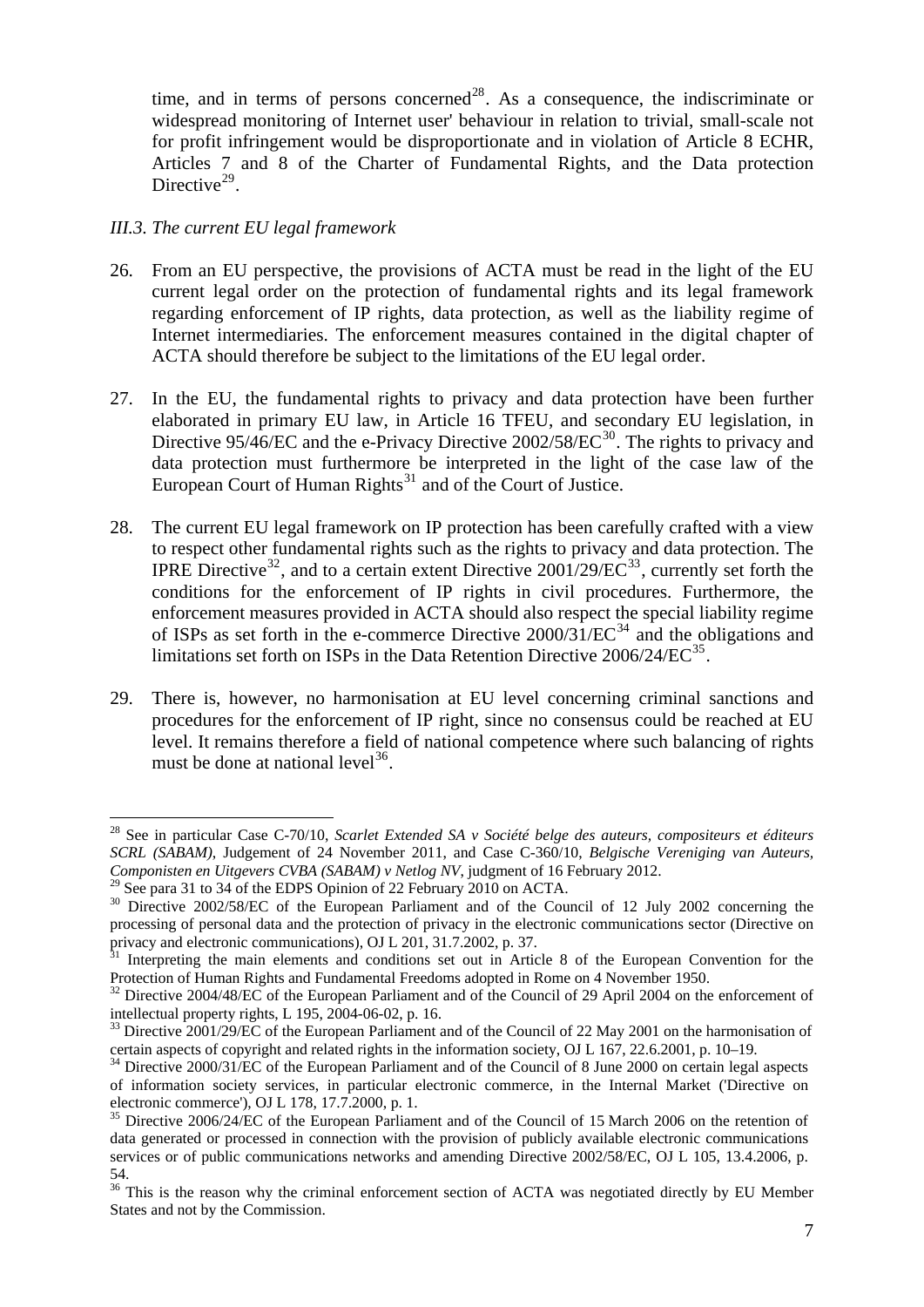- 30. This need to strike a fair balance between the right to property and fundamental rights, such as the right to data protection, has been consistently underlined and refined by the European Court of Justice since the *Promusicae* ruling<sup>[37](#page-7-0)</sup>.
- 31. It is thus particularly crucial that the enforcement measures foreseen in ACTA are in line with the current EU legal framework related to IP rights enforcement, which respects this balancing of rights.

# *III.4. Impact of ACTA on future EU and Member States legal frameworks*

- 32. Whilst Articles 27(3) and 27(4) of ACTA are phrased in such a way that the introduction of these types of measures would not be mandatory for contracting parties<sup>[38](#page-7-1)</sup>, it nonetheless clearly lays out the possibility for contracting parties, including the EU as well as its Member States, to do so. Although the use of permissive language, instead of a mandatory one, would appear less problematic, it does not alleviate the concerns raised by the introduction of such mechanisms, for a number of reasons.
- 33. The drafting of the Agreement which came out as a result of the negotiations lacks a sufficient level of precision and leaves much room for interpretation open to contracting parties. Such lack of precision is regrettable as the Agreement does not lay out with sufficient legal certainty the types of mechanisms that could be put in place as a result of entering into ACTA and the safeguards against the misuse of personal data or to protect the right of defence.
- 34. In principle, the measures to be adopted in the EU to strengthen digital enforcement further to entering into ACTA should remain within the frame of EU law and the respect of fundamental rights as they are guaranteed in the EU. However, there is a risk that ACTA will impact the future EU framework as new legislation and modifications to current EU law might be motivated by the ratification of ACTA along the lines of what has been agreed. Also the broad implementation of measures under these provisions in third countries under ACTA might have an influence on the legislative discussion within the EU. While the Commission is currently looking at revising the IPRE Directive, the ratification of ACTA may provide incentives to introduce voluntary cooperation enforcement mechanisms, although no consensus has been reached so far at EU level. It therefore seems premature for the EU to already commit on certain basic principles, especially in relation to cooperation mechanisms between stakeholders and ISPs, considering that there is disagreement on the principle of such schemes.
- 35. Furthermore, Member States may in the meantime go forward in introducing their own measures. The current deficiencies in the wording of the text together with the incentives provided to contracting parties over the implementation and design of enforcement mechanisms in the digital environment in their own territory are elements that will open the door for fragmented approaches within the EU, which in turn will run the high risk of inappropriate or insufficient respect of data protection requirements within the EU.

<span id="page-7-0"></span><sup>1</sup> 37 See in particular Case C-275/06 *Promusicae* [2008] ECR I-271, paragraphs 62 to 68, Case C-70/10, *Scarlet Extended SA v Société belge des auteurs, compositeurs et éditeurs SCRL (SABAM)*, Judgement of 24 November 2011, paragraph 44, Case C-360/10, *Belgische Vereniging van Auteurs, Componisten en Uitgevers CVBA (SABAM) v Netlog NV*, judgment of 16 February 2012, paragraphs 42-44, and Case C-461/10, *Bonnier Audio AB, Earbooks AB, Norstedts Förlagsgrupp AB, Piratförlaget AB, Storyside AB v Perfect Communication Sweden* 

<span id="page-7-1"></span><sup>&</sup>lt;sup>38</sup> Article 27(3) states that contracting parties 'shall endeavour to' and Article 27(4) uses the term 'may'.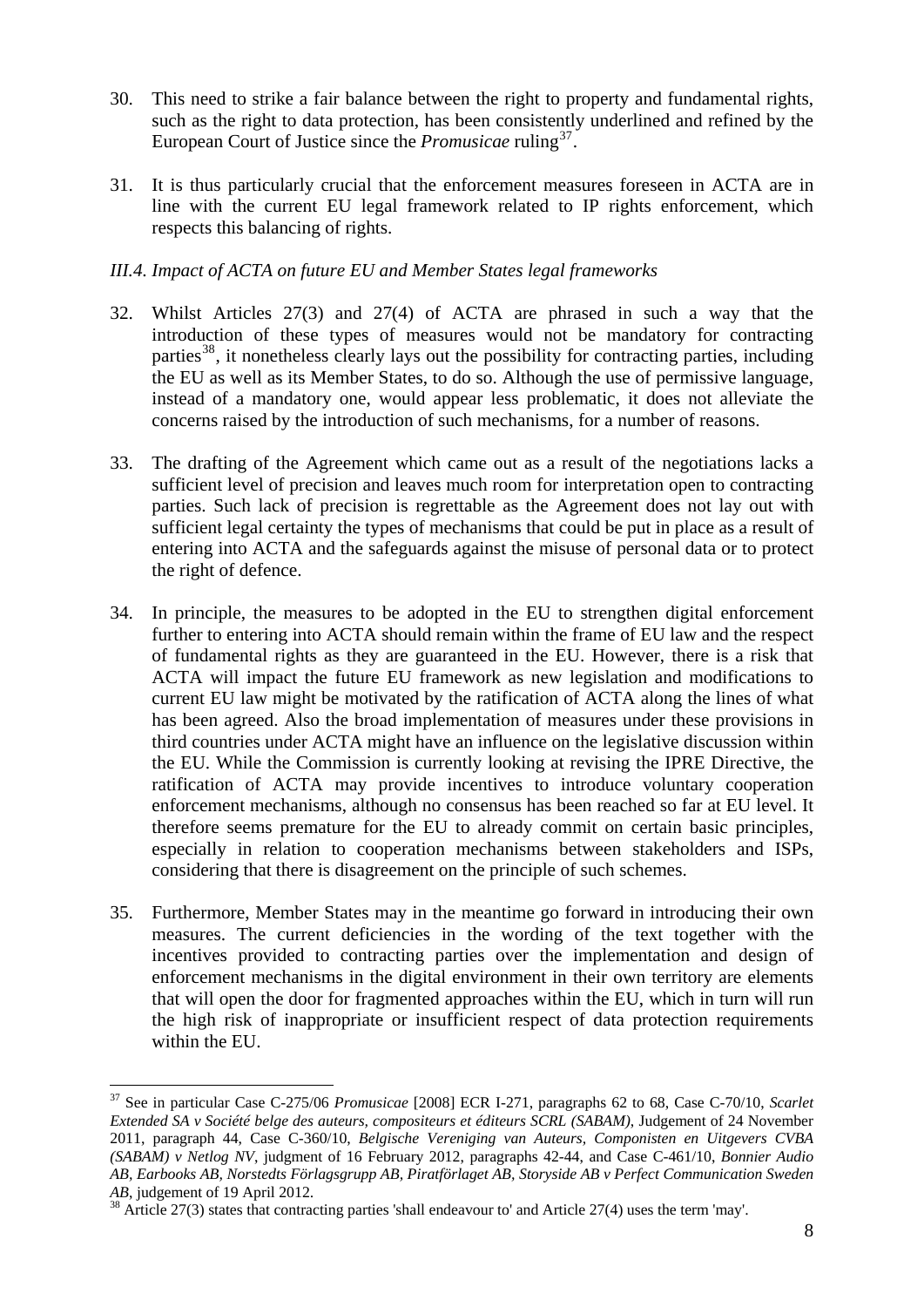36. In view of the above, the EDPS would have preferred an agreement that contains more precise terms and specific safeguards, which would have helped prevent any unwanted approaches.

# **IV. DETAILED ANALYSIS OF SPECIFIC PROVISIONS OF ACTA**

- *IV.1. The scope of the digital chapter and the notion of 'commercial scale' should be clarified*
- 37. In the digital chapter of the Agreement, it is envisaged that enforcement should take place primarily in accordance with the civil and criminal enforcement procedures set forth in the contracting parties' laws. Other enforcement mechanisms which are specific to the digital environment are provided in Articles 27(3) and 27(4), although it is unclear to which extent such other mechanisms would fit in the civil and criminal enforcement regimes of contracting parties or whether they would constitute *ad hoc* means of enforcement.
- 38. The digital chapter does not define with sufficient clarity the type of acts that would be subject to any enforcement procedures in the digital environment and whether these would include, or on the contrary exempt, activities of individuals carried out over the Internet for purely private purposes, such as private file sharing.
- 39. In this regard, it is particularly unclear whether only those activities carried out on a 'commercial scale' would be subject to the enforcement measures set forth in the digital chapter. The 'commercial scale' criterion is mentioned in the Agreement only in relation to criminal enforcement procedures (Article  $23<sup>39</sup>$  $23<sup>39</sup>$  $23<sup>39</sup>$  but not as concerns civil enforcement procedures or other enforcement procedures envisaged in the digital chapter. This appears to be contrary to the EU approach in Directive 2004/48/EC, which applies the notion of 'commercial scale' also in respect of civil and administrative enforcement measures<sup>[40](#page-8-1)</sup>. Thus, it is insufficiently guaranteed in ACTA that only the activities that are on a 'commercial scale' would be subject to the enforcement measures envisaged in the digital chapter.
- 40. Additionally, Article 23 implies a criminalisation of certain acts carried out on the Internet, which shall be subject to penalties '*that include imprisonment as well as monetary fines sufficiently high to provide a deterrent to future acts of infringement'* (Article 24). It attempts to provide for the criminalisation of certain types of acts, such as 'wilful copyright piracy' or 'wilful related rights piracy' committed 'on a commercial scale', without however defining clearly which types of acts would constitute a criminal offence. Moreover, there is no linking of the application of criminal enforcement measures to those acts that are being recognised as criminal offences in the law of contracting parties. Article 23 therefore appears to create new categories of offences that would be subject to criminal enforcement, without however providing for any definition that would meet the standards of legal certainty required as concerns criminal sanctions.
- 41. This is all the more worrying since the notion of 'commercial scale' itself has not been defined with sufficient precision to provide legal certainty on the scope of enforcement measures in the digital environment in relation to acts carried out by individuals in the

<span id="page-8-0"></span><sup>39</sup> Article 23 provides that '*Each Party shall provide for criminal procedures and penalties to be applied at least*  in cases of wilful trademark counterfeiting or copyright or related rights piracy on a commercial scale'.<br><sup>40</sup> Recital 14 provides that 'The measures provided for in Articles 6(2), 8(1) and 9(2) need to be applied only in

<span id="page-8-1"></span>respect of acts carried out on a commercial scale. This is without prejudice to the possibility for Member States to apply those measures also in respect of other acts (...)'.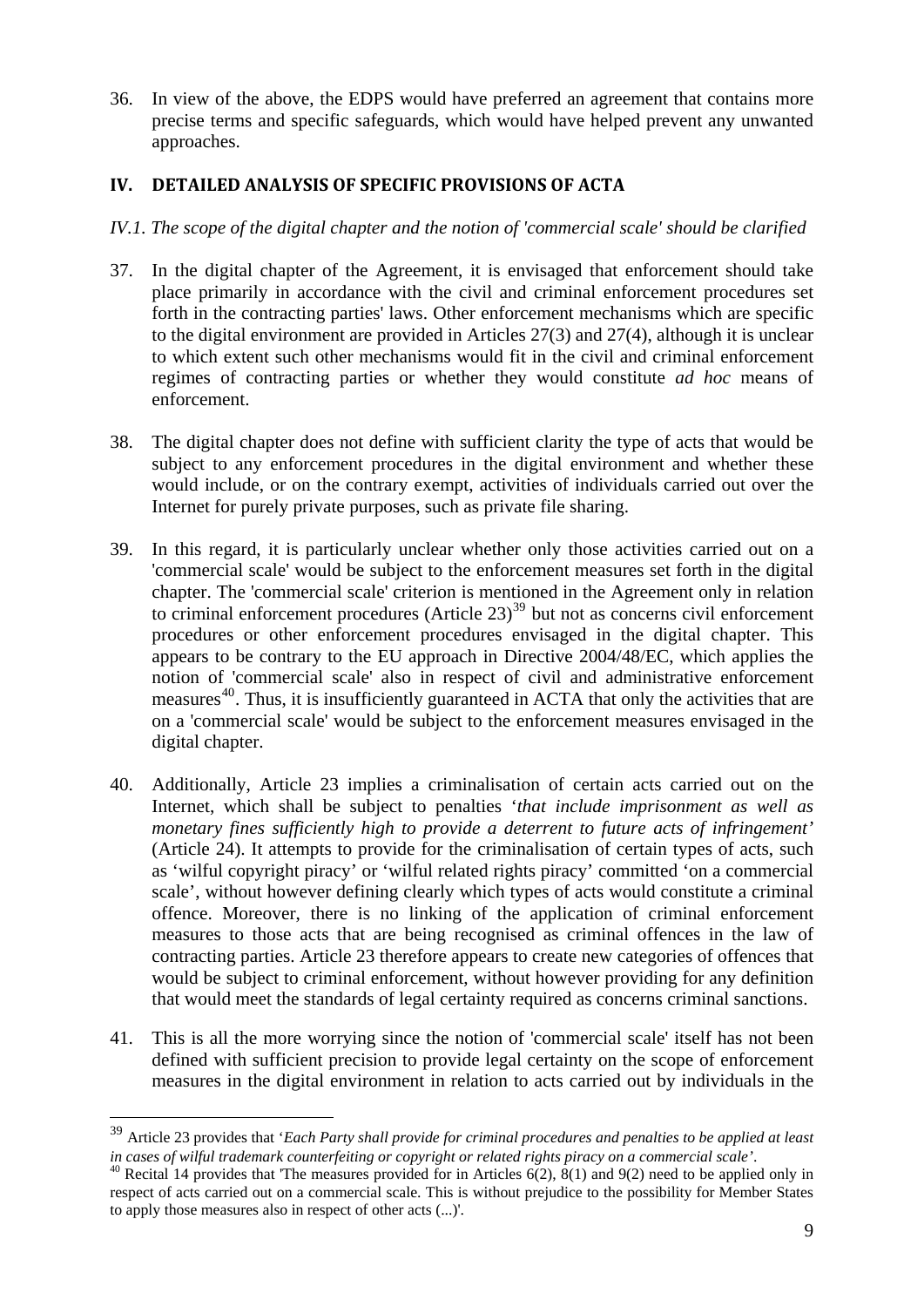context of private use. Article 23 specifies in relation to criminal enforcement measures that *'acts carried out on a commercial scale include at least those carried out as commercial activities for direct or indirect economic or commercial advantage*'. However the notion of 'indirect' economic or commercial advantage is very broad and may be interpreted widely to cover a large range of activities carried out by individuals on the Internet for purely private purposes from which they do not generate any economic gain or benefit. Furthermore, Article 23 is not an exhaustive list of acts that would be deemed to fall under the notion of commercial scale (use of the term *'at least'*). This may contradict the interpretation given to the notion of 'commercial scale' in the EU, where it is considered that it *'would normally exclude acts carried out by endconsumers acting in good faith*' 41 and acts '*carried out by private users for personal and not-for profit purposes*' 42.

42. As a result, the EDPS underlines that the Agreement is unclear about the scope of enforcement measures in the digital environment, and whether they only target largescale infringements of IP rights. He regrets that the notion of 'commercial scale' is not defined with sufficient precision and that acts carried out by private users for personal and not-for profit purpose are not expressly excluded from the scope of the Agreement.

#### *IV.2. The injunction mechanism and the monitoring of Internet users by right holders*

- 43. In order to strengthen the enforcement of IP rights in the digital environment, Article 27(4) of the Agreement foresees the possibility for contracting parties to set up a specific injunction mechanism directed at  $ISPs<sup>43</sup>$  $ISPs<sup>43</sup>$  $ISPs<sup>43</sup>$ . This injunction procedure would allow *'competent authorities'* to require ISPs to identify the person behind the IP address whose behaviour is being suspected of infringing IP rights and to disclose such information '*expeditiously*' to a right holder.
- *44.* The use of such an injunction mechanism implies that the right holder would engage in some form of monitoring of the Internet usage to identify accounts that are *'allegedly used for infringement'*. This involves the processing of sensitive data relating to suspected offences or criminal convictions, which, pursuant to Article 8(5) of Directive 95/46/EC *'may be carried out only under the control of official authority, or if suitable specific safeguards are provided under national law'*. Whilst the processing by right holders of data relating to suspicions of IP rights infringement may be allowed for purpose of their own litigation under specific conditions, it should not extend beyond what is necessary and proportionate for such purpose.

<sup>1</sup>  $41$  See recital 14 of Directive 2004/48/EC.

<sup>&</sup>lt;sup>42</sup> European Parliament legislative resolution of 25 April 2007 on the amended proposal for a directive of the European Parliament and of the Council on criminal measures aimed at ensuring the enforcement of intellectual property rights (COM(2006)0168 - C6-0233/2005 - 2005/0127(COD)), OJ C 74E, 20.3.2008, p. 526*.* See also Opinion of the European Economic and Social Committee on the Proposal for a European Parliament and Council Directive on criminal measures aimed at ensuring the enforcement of intellectual property rights COM(2005) 276 final — 2005/0127 (COD), Official Journal C 256, 27/10/2007, p.0003-0007. In particular that *'private file sharing on the Internet or reproduction (or music remixes), or the representation of material or intellectual works amongst family members or private individuals for educational or experimental purposes are implicitly excluded from the proposed Directive's scope of application. It would be appropriate to spell out this* 

<span id="page-9-0"></span><sup>&</sup>lt;sup>43</sup> According to Article 27(4), a contracting party *'may provide, in accordance with its laws and regulations, its competent authorities with the authority to order an online service provider to disclose expeditiously to a right holder information sufficient to identify a subscriber whose account was allegedly used for infringement, where that right holder has filed a legally sufficient claim of trademark or copyright or related rights infringement, and where such information is being sought for the purpose of protecting or enforcing those rights'*.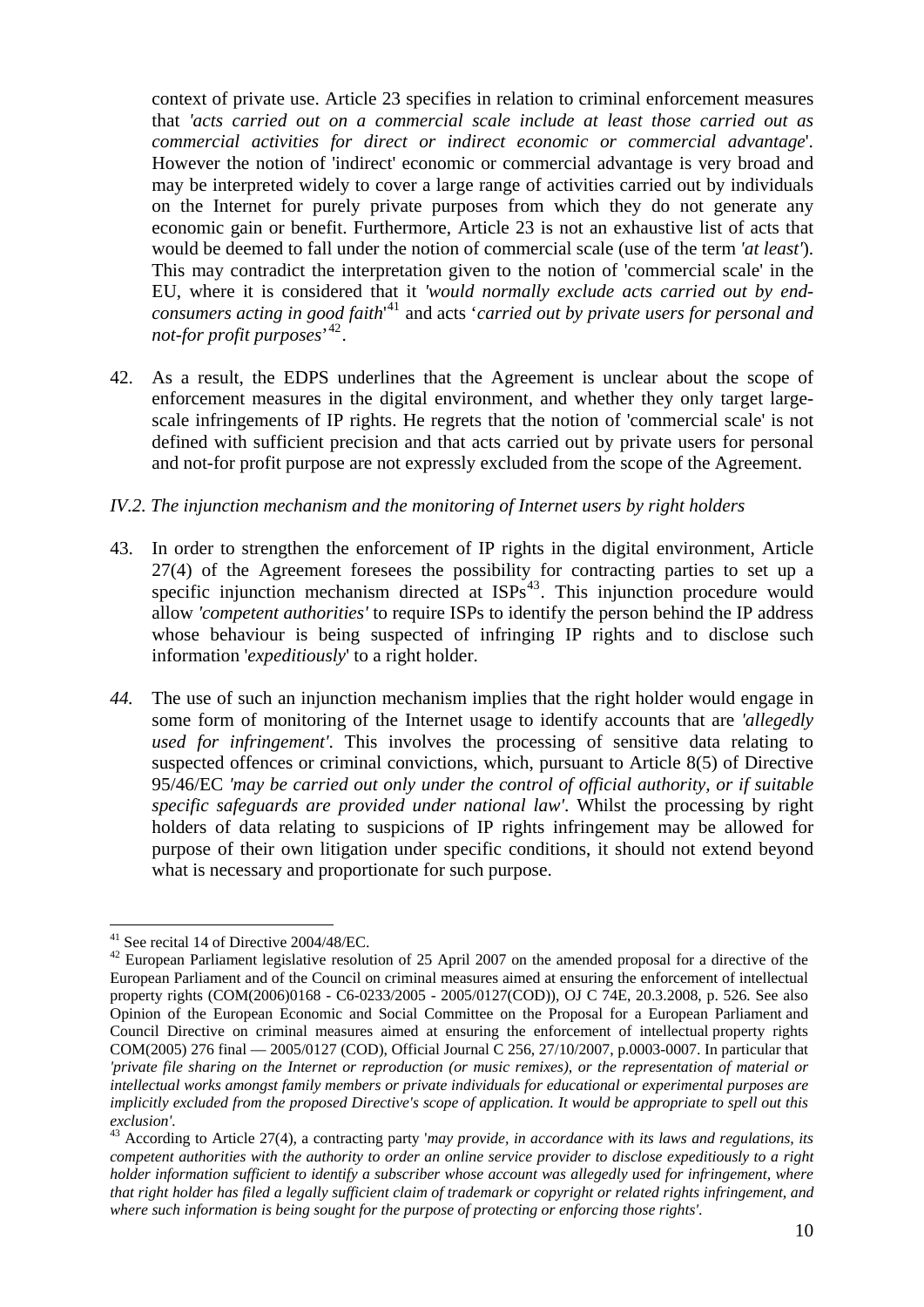- 45. In this respect, as explained in section III.2 above, from a data protection viewpoint right holders would only be allowed to engage into targeted monitoring in the context of limited, specific, ad hoc situations where well-grounded suspicions of copyright abuse on a commercial scale exist.<sup>[44](#page-10-0)</sup> Furthermore, in view of the specific risks to the rights and freedoms of individuals, such targeted monitoring should be subject to additional data protection safeguards, such as the prior checking or authorisation by the relevant national data protection authorities<sup>[45](#page-10-1)</sup>.
- enforcement takes place in respect of due process and fundamental rights. 46. From a procedural perspective the processing of judicial data by private parties, in particular the disclosure by ISPs to right holders of personal data allowing the identification of a suspected subscriber for purpose of enforcement of IPR, should be done under the control of a judicial authority. $46$  This is currently the case as concerns the disclosure of personal data in the context of civil litigation under the IPRE Directive, whose Article 8 provides that ISPs may be ordered by competent judicial authorities to provide personal information that they hold about alleged infringers (e.g. information on the origin and distribution networks of the goods or services which infringe an intellectual property right) in response to a justified and proportionate request in cases of infringements on a 'commercial scale'. The involvement of judicial authorities is an essential part of the current EU system and crucial to ensure that
- 47. However, it is unclear who would be the *'competent authorities'* entrusted with such an injunction power under Article 27(4) of the Agreement. The use of the vague notion of '*competent authorities*' does not provide much legal certainty that the disclosure of personal data under this provision would only take place under the control of judicial bodies. Quite to the contrary, this notion may also include administrative bodies which have been entrusted with specific quasi-judicial tasks without however being subject to all the guarantees of independence, impartiality and respect of the rights to the presumption of innocence and to a fair trial imposed upon judicial bodies.
- 48. Furthermore, the conditions to be fulfilled by right holders to be granted such an injunction are also not particularly satisfactory. The right holder must have *'filed a legally sufficient claim of trademark or copyright or related rights infringement*' and must seek such information *'for the purpose of protecting or enforcing those rights*'. This wording is significantly weaker than the one of the IPRE Directive, under which the injunction would only be granted under the conditions that the request is made *'in the context of proceedings concerning an infringement of an intellectual property right',*  and that it is *'justified and proportionate'*. Under the IPRE Directive, it is for the courts, on a case-by-case basis, to assess the facts and the gravity of the alleged wrongdoing, such as its scale and the privacy risks to individuals, in order to decide whether or not such information must be disclosed.

<u>.</u>

<span id="page-10-0"></span><sup>44</sup> See para 45 and seq. of the EDPS Opinion of 22 February 2010 on ACTA.

<span id="page-10-1"></span><sup>&</sup>lt;sup>45</sup> Article 20 of Directive 95/46/EC enables Member States to determine data processing operations that are likely to present specific risks to the rights and freedoms of individuals and to require that these processing operations are subject to prior checking.

<span id="page-10-2"></span><sup>&</sup>lt;sup>46</sup> Article 29 Working Party document, WP104, page 7: 'As stated in Article 8 of the Data protection Directive, processing of data related to offences, criminal convictions or security measures can be processed only under strict conditions as implemented by Member States. While any individual obviously has the right to process judicial data in the process of his/her own litigation, the principle does not go as far as permitting in depth investigation, collection and centralisation of personal data by third parties, including in particular, systematic research on a general scale such as the scanning of the Internet or the request of communication of personal data detained by other actors such as ISPs (...). Such investigation falls within the competence of judicial authorities'.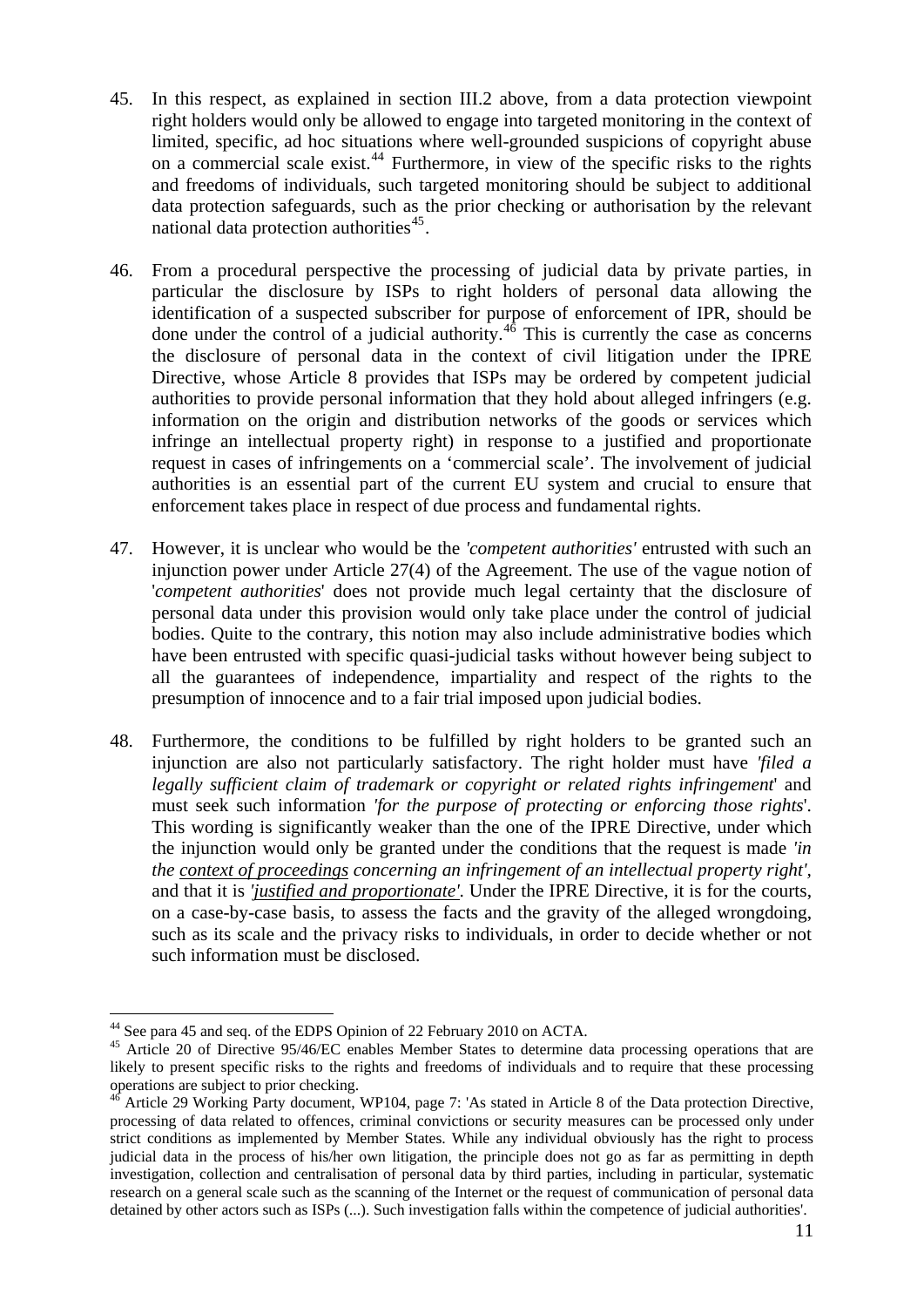- 49. The uncertainties in Article 27(4) may have a significant impact in the context of extraterritorial orders issued by foreign competent authorities to ISPs based in Europe. The current wording of the Agreement may legitimise orders from foreign non-judicial bodies to EU based ISPs to disclose information allowing identification of their EUbased Internet subscribers to right holders, even when these orders would be outside the scope of any ongoing legal proceeding. This means that the protection of the rights of individuals to which EU-based Internet subscribers would be entitled under EU law would no longer be properly ensured in such context.
- *IV.3. Enforcement cooperation mechanisms and the monitoring of Internet by ISPs*
- 50. As explained in section III.1 above, Article 27(3) envisages the voluntary introduction of 'private' enforcement mechanisms that are based upon the voluntary cooperation between right holders and ISPs.
- 51. The extent and the form of their cooperation may vary: (i) in the context of three-strike schemes ISPs are usually required to identify their subscribers in order to pass on to them warnings which may lead to the termination of their agreement with them, (ii) ISPs are also asked by right holders to carry out on their behalf the monitoring of suspected behaviours on the Internet, such as for three-strike schemes or to monitor websites that would contain allegedly unlawful content, and (iii) they may furthermore be asked by right holders to implement technical tools to filter peer-to-peer traffic and to block allegedly unlawful content, which may amount to their monitoring of individuals and of their electronic communications on a large scale.
- 52. These forms of enforcement cooperation mechanisms which entail the processing by ISPs of personal data for the purpose of IP rights enforcement and/or the monitoring of individuals' behaviour, including electronic communications, on a large scale raise serious concerns from a privacy and data protection perspective. They furthermore may lead to the disconnection of Internet access or the blocking of websites, which may interfere with fundamental freedoms such as the freedom of expression, the freedom to receive or impart information and access to culture<sup>[47](#page-11-0)</sup>.
- 53. It must be ensured that the role that ISPs would be asked to undertake in the frame of enforcement cooperation mechanisms introduced either in new legislation or at the request of right holders in the form of private agreements is compatible with their rights and obligations under EU law as well as with the protection of personal data and privacy of individuals in the EU. The recent case law of the Court of Justice in respect of measures imposed on ISPs for the purpose of IP rights enforcement is particularly enlightening in clarifying the limits of what ISPs are allowed to do in the context of IP rights enforcement on the Internet under EU law.
- 54. First, in accordance with the current ISPs liability regime set forth in the E-commerce Directive, and in particular its Article  $15(1)^{48}$  $15(1)^{48}$  $15(1)^{48}$ , no measure involving the carrying out of a general monitoring of the information going through their network can be imposed upon ISPs. In *Scarlet v Sabam*<sup>[49](#page-11-2)</sup>, the Court analysed the processing of data undertaken

<span id="page-11-0"></span><sup>1</sup>  $47$  This is mentioned for reference but will not be discussed further as this Opinion only addresses the issues related to the protection of personal data and privacy of individuals.

<span id="page-11-1"></span><sup>48</sup> Article 15(1) of Directive 2000/31/EC provides that *'Member States shall not impose a general obligation on providers, when providing the services covered by Articles 12, 13 and 14, to monitor the information which they transmit or store, nor a general obligation actively to seek facts or circumstances indicating unlawful activity'*. 49 See footnote 37.

<span id="page-11-2"></span>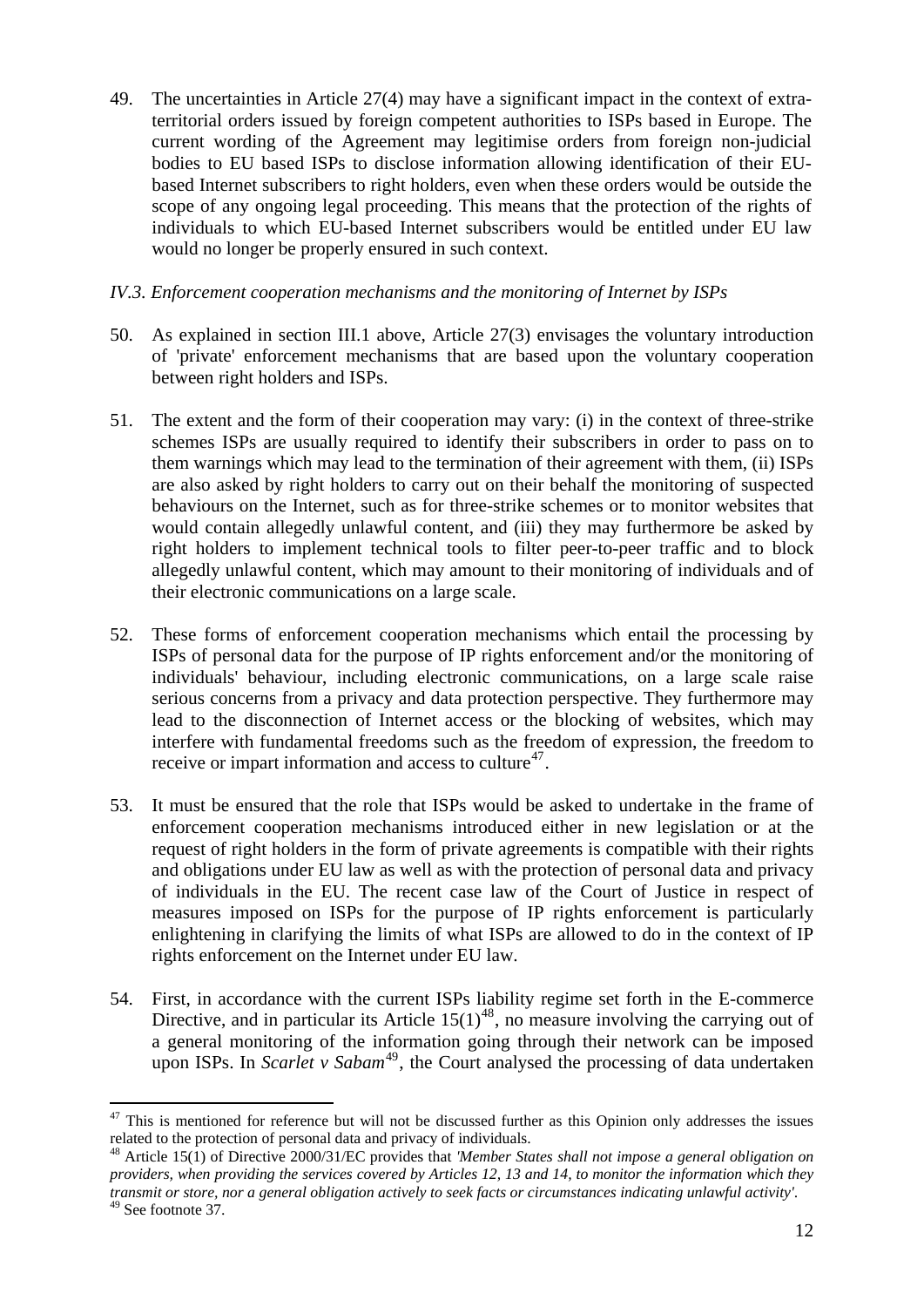by an ISP that was asked to implement a filtering measure aimed at preventing infringements of IP rights. The Court observed that such a filtering measure would require an ISP to actively monitor all the data relating to its customers and to monitor all electronic communications conducted on its network, whether or not they are engaged in illegal downloading activities. The Court concluded that such filtering measure would result in a general monitoring obligation that is incompatible with Article 15(1) of the Ecommerce Directive 2000/31/EC.

- 55. Second, these types of measures would go beyond the scope of the processing that ISPs can lawfully carry out under data protection law, and in particular under the e-Privacy Directive. There is no legal basis under the e-Privacy Directive and the Data Retention Directive 2006/24/EC that would allow ISPs to lawfully retain the links between individual IP addresses and Internet usage for the purpose of longer-term monitoring or analysis aimed at identifying "possible" IPR infringers<sup>[50](#page-12-0)</sup>. Furthermore, the fact that ISPs may hold certain data does not mean that these data can be transferred to copyright holders for another purpose. In this respect, disclosure of information they retain under the Data Retention Directive is limited to competent national authorities *'for the purpose of the investigation, detection and prosecution of serious crime, as defined by each Member State in its national law*' [51](#page-12-1). Moreover, the monitoring of electronic communications exchanged on their networks would violate the secrecy of communications as elaborated in Article 5 of the e-Privacy Directive, without however being justified by any of the exceptions provided in Article 15 of the e-Privacy Directive. Finally, the disclosure by ISPs of data relating to electronic communications to third parties without users' consent would be in breach of Article 5 of the e-Privacy Directive.
- 56. Third, as explained in section III.2 above, these types of measures may entail a monitoring of Internet users' activities that is disproportionate to the aim of enforcing IP rights. In this view, the Court held in *Scarlet v Sabam[52](#page-12-2)* that a measure which involves the monitoring of all electronic communications that is not well defined and specific in terms of scope, time, and persons concerned would not respect the requirement that a fair balance be struck between IP rights and other fundamental rights and freedoms<sup>[53](#page-12-3)</sup>.
- 57. Finally, voluntary enforcement cooperation mechanisms should not be deployed as a means to circumvent the law. The EDPS considers that it is not sufficiently ensured that voluntary measures to be developed by private actors further to ACTA would not go beyond the right balance to be struck between IP rights and data protection.

#### *IV.4. Cooperation and cross-border exchanges of data*

58. Several provisions of ACTA provide for the international exchange of information, such as between border authorities (Article 29) and between public authorities (Article 34). ACTA's provisions on information sharing and cooperation are formulated in such a broad manner that it is particularly unclear what type of data could be exchanged and between whom. Such exchanges could cover any type of information, including personal data relating to suspicions of IP rights infringements. Furthermore, other

<sup>1</sup>  $50$  See para.54 to 60 of the EDPS Opinion of 22 February 2010 on ACTA.

<span id="page-12-1"></span><span id="page-12-0"></span><sup>51</sup> See Article 4 of the Data Retention Directive, as well as Case C-461/10, *Bonnier Audio AB, Earbooks AB, Norstedts Förlagsgrupp AB, Piratförlaget AB, Storyside AB v Perfect Communication Sweden AB*, judgement of 19 April 2012, para. 41.

<span id="page-12-2"></span><sup>52</sup> See footnote 37.

<span id="page-12-3"></span><sup>53</sup> See para. 45 and seq. of the judgement.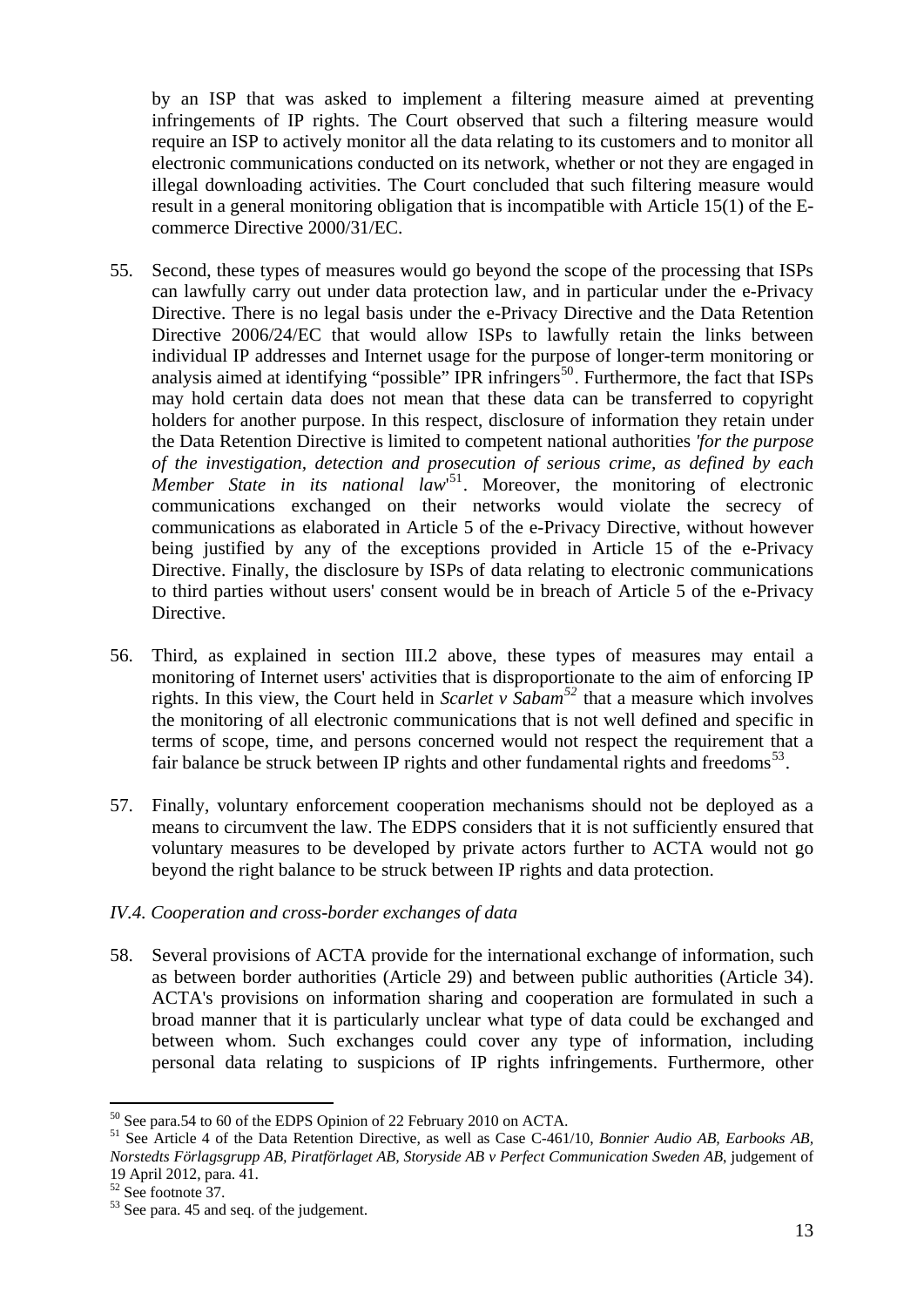provisions of ACTA may entail the international transfer of information amongst private parties and/or between public and private parties (e.g. in the context of enforcement procedures envisaged in Article 11 and Article 27(4)).

- 59. First, the EDPS emphasises that all the procedures envisaged in the Agreement which would involve the processing of personal data of individuals within the scope of EU law must respect data protection laws; this protection covers all categories of individuals, regardless of their nationality or residence, including those suspected of or potentially involved in counterfeiting and piracy large-scale infringements.
- 60. As with any measure having an impact on the privacy and data protection rights of individuals, transfers of personal data in this context must meet the tests of necessity and proportionality. The EDPS has already stated in his previous Opinion that the principles of necessity and proportionality of the data transfers would be more easily met if the Agreement was expressly limited to fighting the most serious IP rights infringement offences, instead of allowing for bulk data transfers relating to any suspicion of such infringements<sup>[54](#page-13-0)</sup>. This has not been followed up as the formulation of the Agreement is particularly unclear as to the scope of the enforcement procedures (as explained in section IV.1 above).
- transfers, time limit for the retention of the data, oversight and effective redress mechanisms). 61. Furthermore, transfers of personal data to recipients located outside the EU must be done in accordance with data protection requirements. Articles 25 and 26 of Directive 95/46/EC set forth the conditions under which international transfers of personal data may be carried out. Specific rules apply in respect of data transfers in the field of criminal law enforcement, set forth in the Council of Europe Convention No 108 and its additional Protocol<sup>[55](#page-13-1)</sup> and in the Council Framework Decision  $2008/877/JHA<sup>56</sup>$  $2008/877/JHA<sup>56</sup>$  $2008/877/JHA<sup>56</sup>$ . All these rules are based on common principles, in particular that transfers to recipients located in countries that are not deemed to provide an adequate level of protection must be subject to the respect of additional safeguards laid out clearly in legally binding instruments (such as the amount and types of data transferred, restrictions on onward
- with its trade partners to ensure adequate data protection safeguards for the exchange of personal data with recipients in these countries. 62. As a result, the EDPS underlines that the EU will need to enter into specific agreements

# IV.5. The lack of appropriate safeguards in ACTA

mere reference to these principles is not enough. Besides, it is unclear what 'fundamental principles' and 'fair process' refer to. 63. Pursuant to Articles 27(2), 27(3) and 27(4) of the Agreement, the enforcement measures to be implemented in the digital environment must preserve 'fundamental principles, such as freedom of expression, fair process and privacy'. The EDPS underlines that a

<sup>1</sup> 54 See para. 67 of the EDPS Opinion of 22 February 2010 on ACTA.

<span id="page-13-1"></span><span id="page-13-0"></span><sup>&</sup>lt;sup>55</sup> Convention for the Protection of Individuals with regard to the Automatic Processing of Personal Data, adopted in Strasbourg on 28 January 1981, and Council of Europe, Additional Protocol to the Convention for the Protection of Individuals with regard to the Automatic Processing of Personal Data regarding supervisory authorities and transborder data flows, Strasbourg, 8 November 2001. 56 Council Framework Decision 2008/877/JHA of 27 November 2008 on the protection of personal data

<span id="page-13-2"></span>processed in the framework of police and judicial cooperation in criminal matters, OJ L 350, 30.12.2008, p. 60.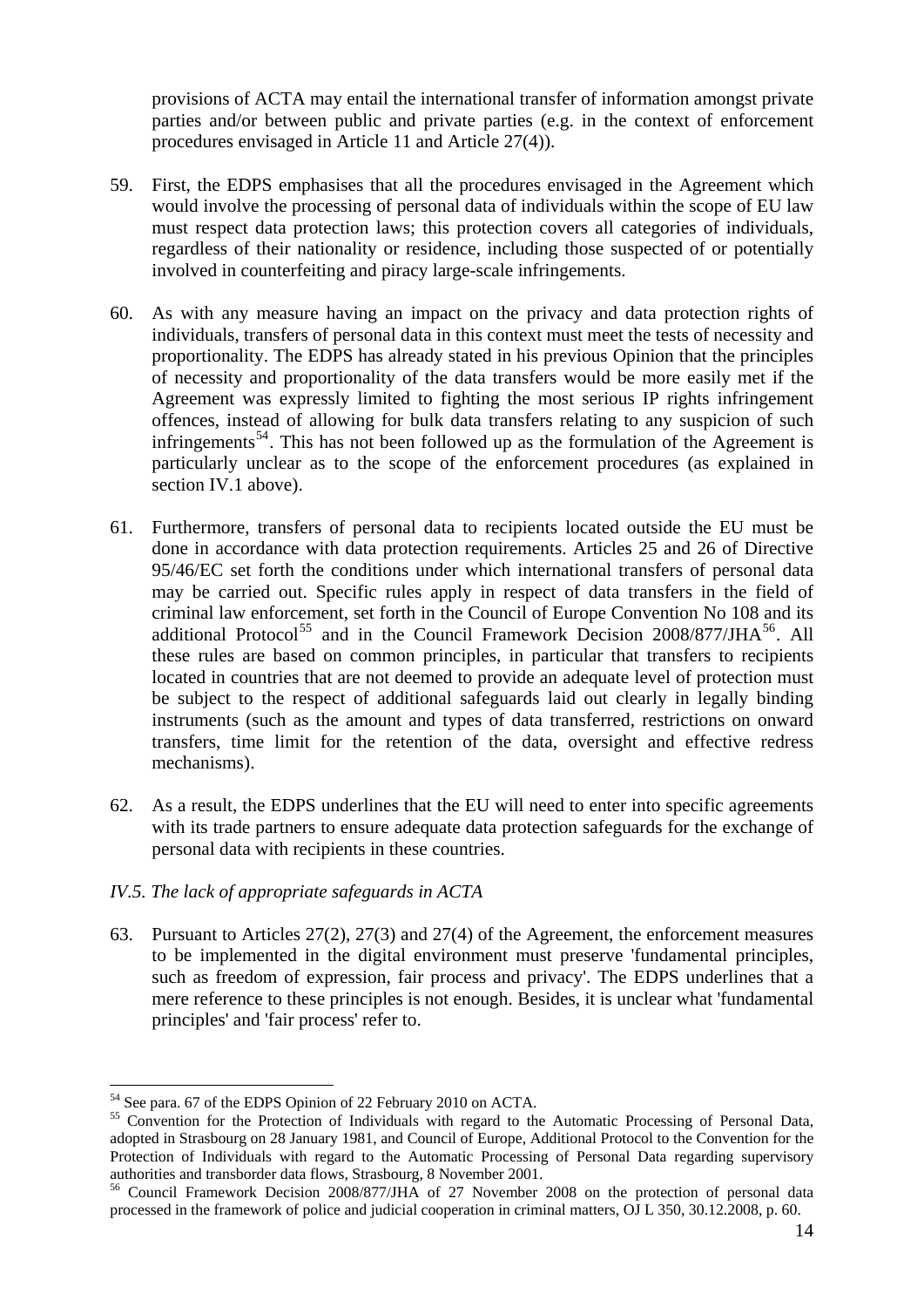- 64. At international level, freedom of expression and privacy are recognised as fundamental rights in the Universal Declaration of Human Rights, and not as mere 'principles'. Furthermore, the notion of 'fair process' does not correspond to any generally recognised human right. It appears to mix two different legal concepts, on the one hand the right to a fair trial (recognised in Article 10 of the Universal Declaration of Human Rights and Article 47 of the Charter of Fundamental Rights of the EU), and on the other hand, the notion of 'due process' (used for example in the US constitution as a means to protect any person against deprivation of life, liberty or property without due process of law).
- 65. It is noteworthy to underline that the European Union laid out precisely in the context of the review of the above-mentioned Directive 2002/21/EC the safeguards necessary for the implementation of measures touching upon end-users' access to, and use of, services and applications through electronic communications networks. They include in particular adequate procedural safeguards in conformity with the European Convention on Human Rights and general principles of Community law, including effective judicial protection, due process, the principle of the presumption of innocence and the right to privacy<sup>[57](#page-14-0)</sup>.
- 66. The EDPS underlines the benefits of an approach that lays out clearly the limitations and safeguards within which measures touching upon the use and monitoring of electronic communications networks may take place. It would therefore have been much better if ACTA had laid out clearly such safeguards.

# **V. CONCLUSION**

<u>.</u>

- 67. While the EDPS acknowledges the legitimate concern of ensuring the enforcement of IP rights in an international context, a right balance must be struck between demands for the protection of IP rights and the rights to privacy and data protection.
- 68. The EDPS emphasizes that the means envisaged for strengthening enforcement of IP rights must not come at the expense of the fundamental rights and freedoms of individuals to privacy, data protection and freedom of expression, and other rights such as presumption of innocence and effective judicial protection.
- 69. Many of the measures envisaged in the Agreement in the context of enforcement of IP rights in the digital environment would involve the monitoring of users' behaviour and of their electronic communications on the Internet. These measures are highly intrusive

<span id="page-14-0"></span> $57$  Article 1(1)(b) of Directive 2009/140/EC, inserting a new paragraph (3a) into Article 1 of Directive 2002/21/EC on a common regulatory framework for electronic communications networks and services (the socalled '138 Amendment'): 'Measures taken by Member States regarding end-users access' to, or use of, services and applications through electronic communications networks shall respect the fundamental rights and freedoms of natural persons, as guaranteed by the European Convention for the Protection of Human Rights and Fundamental Freedoms and general principles of Community law. Any of these measures regarding end-users' access to, or use of, services and applications through electronic communications networks liable to restrict those fundamental rights or freedoms may only be imposed if they are appropriate, proportionate and necessary within a democratic society, and their implementation shall be subject to adequate procedural safeguards in conformity with the European Convention for the Protection of Human Rights and Fundamental Freedoms and with general principles of Community law, including effective judicial protection and due process. Accordingly, these measures may only be taken with due respect for the principle of the presumption of innocence and the right to privacy. A prior, fair and impartial procedure shall be guaranteed, including the right to be heard of the person or persons concerned, subject to the need for appropriate conditions and procedural arrangements in duly substantiated cases of urgency in conformity with the European Convention for the Protection of Human Rights and Fundamental Freedoms. The right to effective and timely judicial review shall be guaranteed.'.